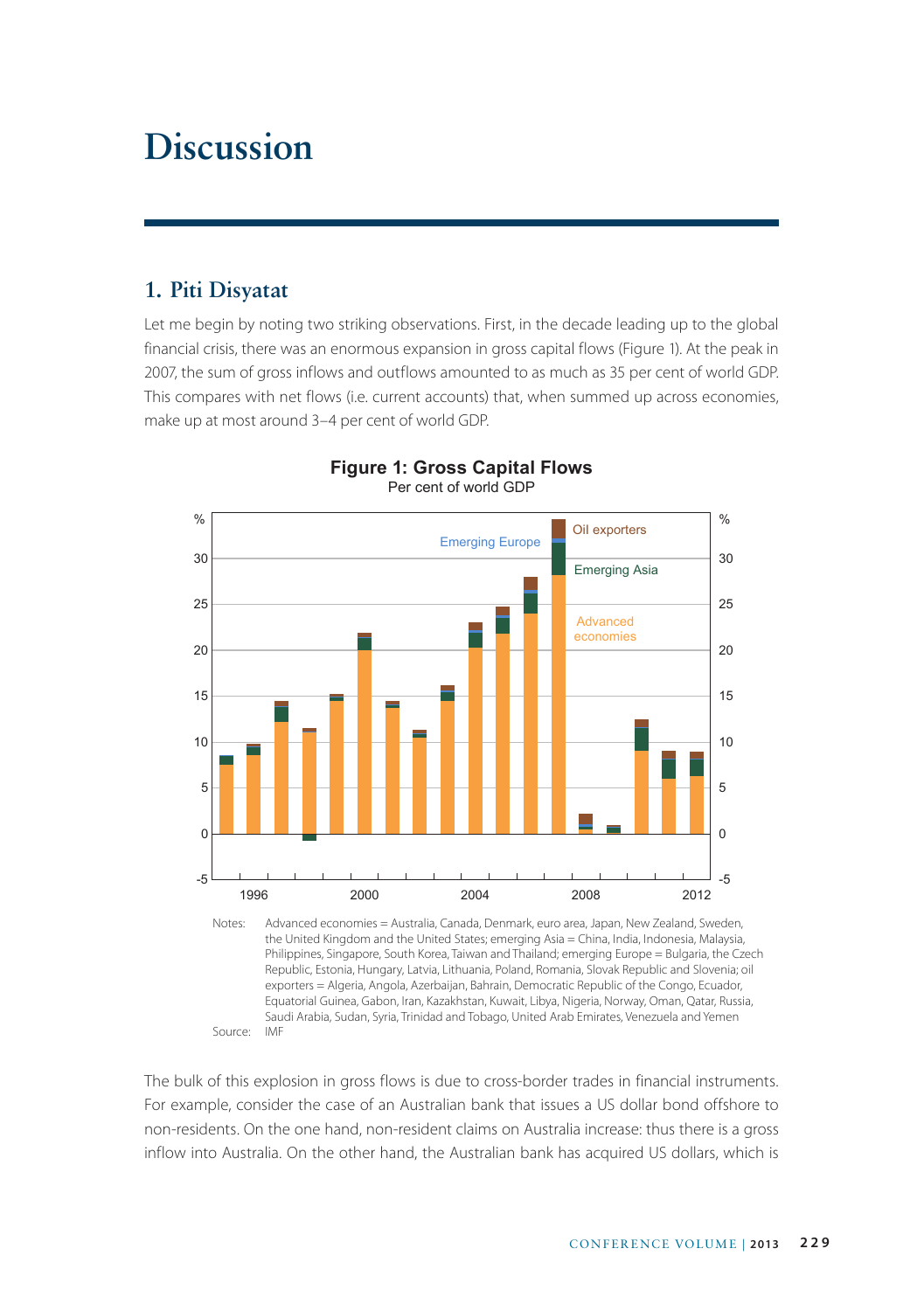#### DISCUSSION

a claim on non-residents: thus there is a gross outflow. Hence, financial transactions such as these typically involve two-way gross flows. Notice that the current account and net capital flows are unaffected in all this. Looking at developments in gross flows is much more informative about cross-border financial flows and intermediation than focusing on net flows (see Borio and Disyatat (2011) for detailed discussion).

Second, the last decade has also witnessed a large boom in cross-border banking. This is illustrated in Figure 2 which plots the external claims of BIS reporting country banks on borrowers in different regions. The run-up was particularly large in advanced economies, especially among countries in the euro area, though developing economies also saw persistent uptrends in such flows. These flows have become an increasingly important component of gross capital flows and have large financial stability implications.



**Figure 2: Boom in Cross-border Banking**

Note: External loans and deposits of BIS reporting country banks on borrowers in country group listed Source: BIS locational banking statistics, Table 7A

What I like very much about Miranda Agrippino's and Rey's paper is the focus on gross capital flows and on banking flows.

The overall goal of the paper is to study the link between cross-border banking flows, global risk, credit and asset prices in carry-trade recipient economies. The analysis is carried out in three separate parts that seek to investigate: (i) the determinants of banking inflows; (ii) the impact of inflows on property prices; and (iii) the dynamic response of domestic and external credit to interest rate, exchange rate and VIX shocks.

The analysis is done well and I have no major issues with the estimation or the results, which are largely in line with previous studies (see, for example, Bruno and Shin (2013)). My comments will focus largely on two issues: (i) the heavy emphasis on carry trades as the key motivation for the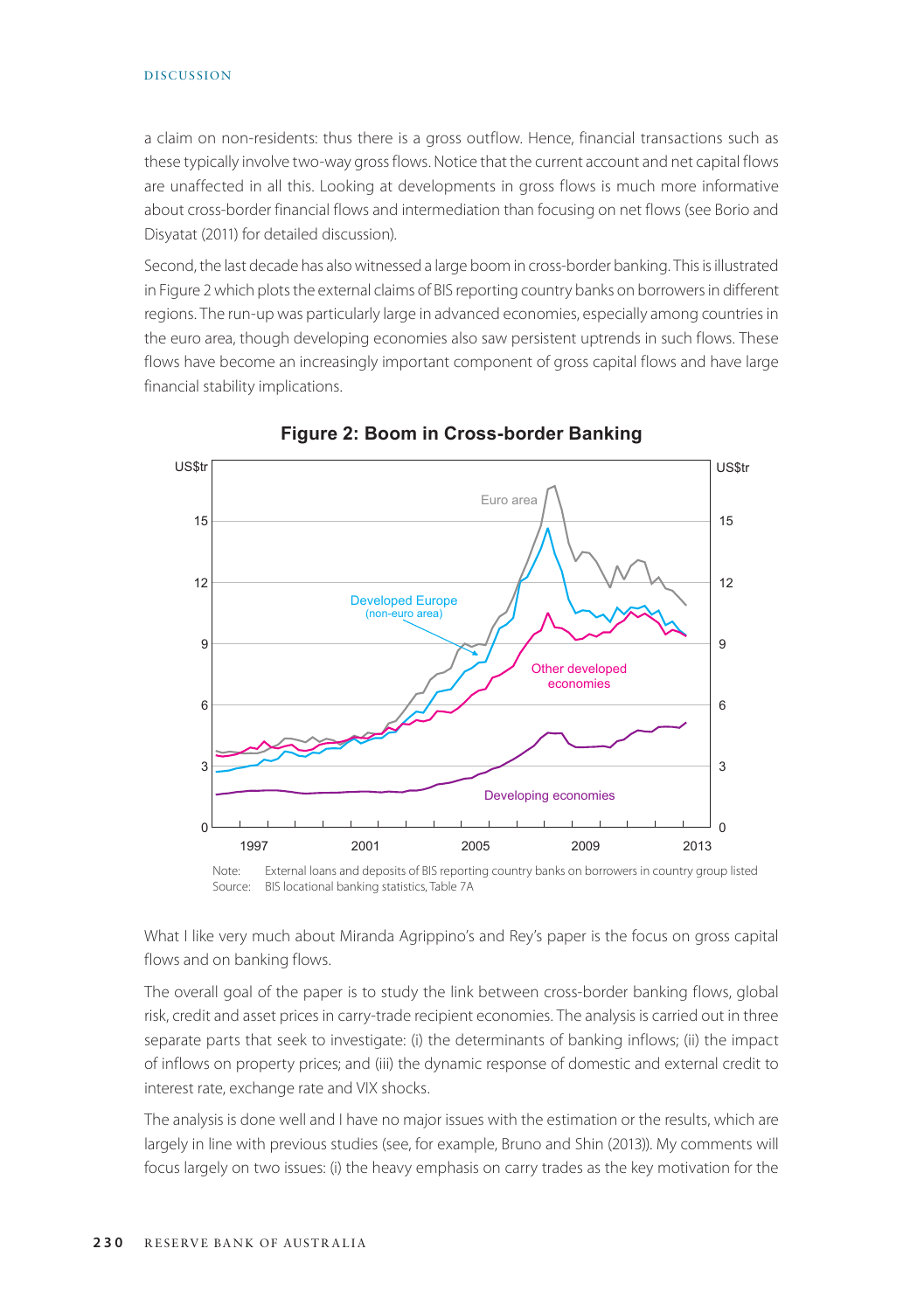paper; and (ii) the lack of a clear description of the underlying transmission mechanism between capital inflows and domestic credit expansion.

## **The carry-trade focus**

A key motivation for the paper is to study the impact of capital inflows in carry-trade recipient countries. The authors use the criterion of 'perceived' carry-trade recipient as a basis for selecting the sample of countries in the study. The main problem with such an approach is that carry trades are notoriously hard to pin down. There are a number of ways to implement such trades and much of these involve the use of derivatives, which are off-balance sheet items (see, for example, Galati, Heath and McGuire (2007)). Moreover, carry trades are often indistinguishable from other flows. For example, a long Australian dollar/short Japanese yen carry trade is typically implemented by entering into a forward contract to buy Australian dollars against yen at some point in the future. Such a position is *identical* to one that would arise from an Australian exporter to Japan who wishes to hedge his anticipated Japanese yen export receipts back into Australian dollars.

The paper does not specify exactly what criteria are used to determine carry-trade recipient countries. Presumably high interest rates would be one key factor, but the question is relative to whom? And for a sample period of over 10 years it is hardly the case that such relative interest differentials will be stable. So a given country may be a carry-trade recipient in some periods and a funding currency in another. Indeed, in almost all of the specifications in the paper, interest differentials are not a significant determinant of capital inflows.

Moreover, there are formidable data shortcomings when it comes to identifying carry trades. The Bank for International Settlements (BIS) banking statistics used in the study only cover on-balance sheet positions. Hence, much of the carry-trade activity, which is typically implemented through the forward market, is not captured. It is also not possible to distinguish carry-trade positions from those arising from general borrowing and lending by firms and households. Finally, a carry trade specifically involves two currencies where the exposure to exchange rate risk is a key part of the strategy. As such, the analysis should strictly focus on non-resident claims on *local* currency only, as opposed to total claims as in the paper.

The upshot is that it is not quite clear what the country grouping, which in the sample includes disparate countries such as Canada, Iceland, Mexico and Norway, really represents. That said, the countries in the sample all did experience substantial banking inflows. In this respect, the paper would be improved if the carry-trade focus were downplayed and if it were motivated more generally as a study of the behaviour and impact of banking inflows in a set of countries where such inflows have been high.

## **Capital inflow and domestic credit**

There is a recurring implicit assumption throughout the paper that banking inflows from abroad lead to an expansion of domestic credit. This is especially so in the VAR analysis, which attempts to go beyond the analysis of correlations in the first two sections of the paper to ascertain some direction of causation from banking inflows to domestic credit. While the results do seem to support this, it would be useful if the paper clearly laid out conceptually how such a link may work in practice. The main sticking point here is that there is no *direct* link between capital inflows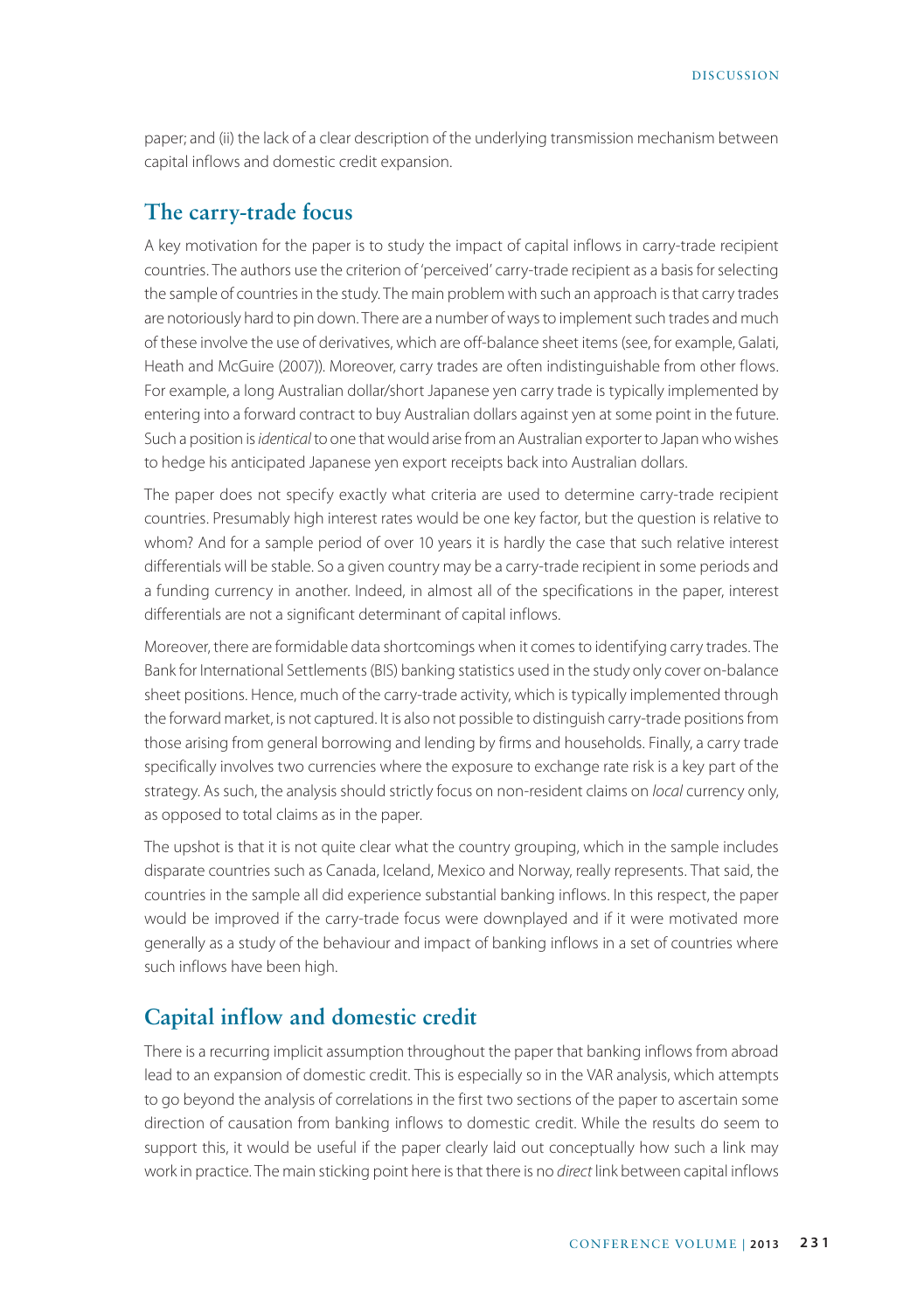#### DISCUSSION

(banking or otherwise) and *domestic currency* credit. In particular, capital inflows do not expand the supply of domestic currency funds available for lending.

The supply of domestic currency funds in terms of the deposit base in *local currency* is largely dictated by the pace at which domestic banks extend loans. As domestic banks extend loans, local currency deposits are created. Capital inflows simply entail the acquisition of such deposits from someone else. Local currency deposits simply change hands and the aggregate size is unchanged. Those deposits, of course, represent domestic purchasing power which can be used to buy local assets or extend loans. Thus capital inflows may enhance or lengthen the intermediation chain of domestic funds, but do not create new purchasing power. The influence that capital inflows have on domestic credit must be indirect, through their impact on relative yields and risk perceptions, rather than a direct relaxation of some quantitative constraint on lending capacity.

Of course, capital inflows can directly expand *foreign currency* credit. For this to materially affect domestic spending requires that a domestic resident be willing to undertake foreign exchange rate risk. While this has occurred in some countries, such as the central and eastern European countries, the substantial risks involved should limit the extent that this can, or is allowed to, take place.

Rather than viewing banking inflows as driving domestic credit as the paper does, one distinct possibility is that variations in banking inflows simply reflect the intermediation of domestic credit largely driven by variations in local economic prospects. The sustained expansion in cross-border banking flows in the lead-up to the financial crisis reflects a lengthening of the intermediation chain in many countries in an increasingly globalised financial system. Thus variation in banking flows is the 'tail of the dog', so to speak, largely dancing to the tune of changes in local credit expansion.

For example, take the case of Australia where domestic banks obtain around 30 per cent of their funding from abroad. When a loan is granted to a domestic resident, banks may seek to fund this through foreign borrowing. Alternatively, suppose a domestic resident wants to obtain foreign currency to finance direct investment abroad from a local bank. The domestic banking system may obtain the foreign currency by borrowing abroad (usually through the swap market). In both cases, there will be expansions in cross-border inflows that reflect the intermediation of credit and associated currency hedging activities. Ultimately, regardless of whether it is funded domestically or internationally, the extension of domestic bank credit is a decision of domestic banks based on local needs.

More generally, the direction of causality of the global factor highlighted in the paper deserves further scrutiny. The importance of the VIX in explaining capital flows is certainly striking. This has also been documented in numerous studies. The paper interprets this as indicating an important role for global factors in driving capital inflows. The image is one of an 'ocean of liquidity' being pushed into countries driven by variations in the VIX. The question is what the VIX really represents. After all, the investor sentiment that it captures is endogenous and closely related to real economic developments. One possibility is that variations in the VIX proxy for incoming news about the state of the global economy, which obviously has important ramifications for the domestic economies of various jurisdictions. This, in turn, may lead to changes in local credit demand and supply. The related changes in banking inflows then simply reflect the changes in cross-border intermediation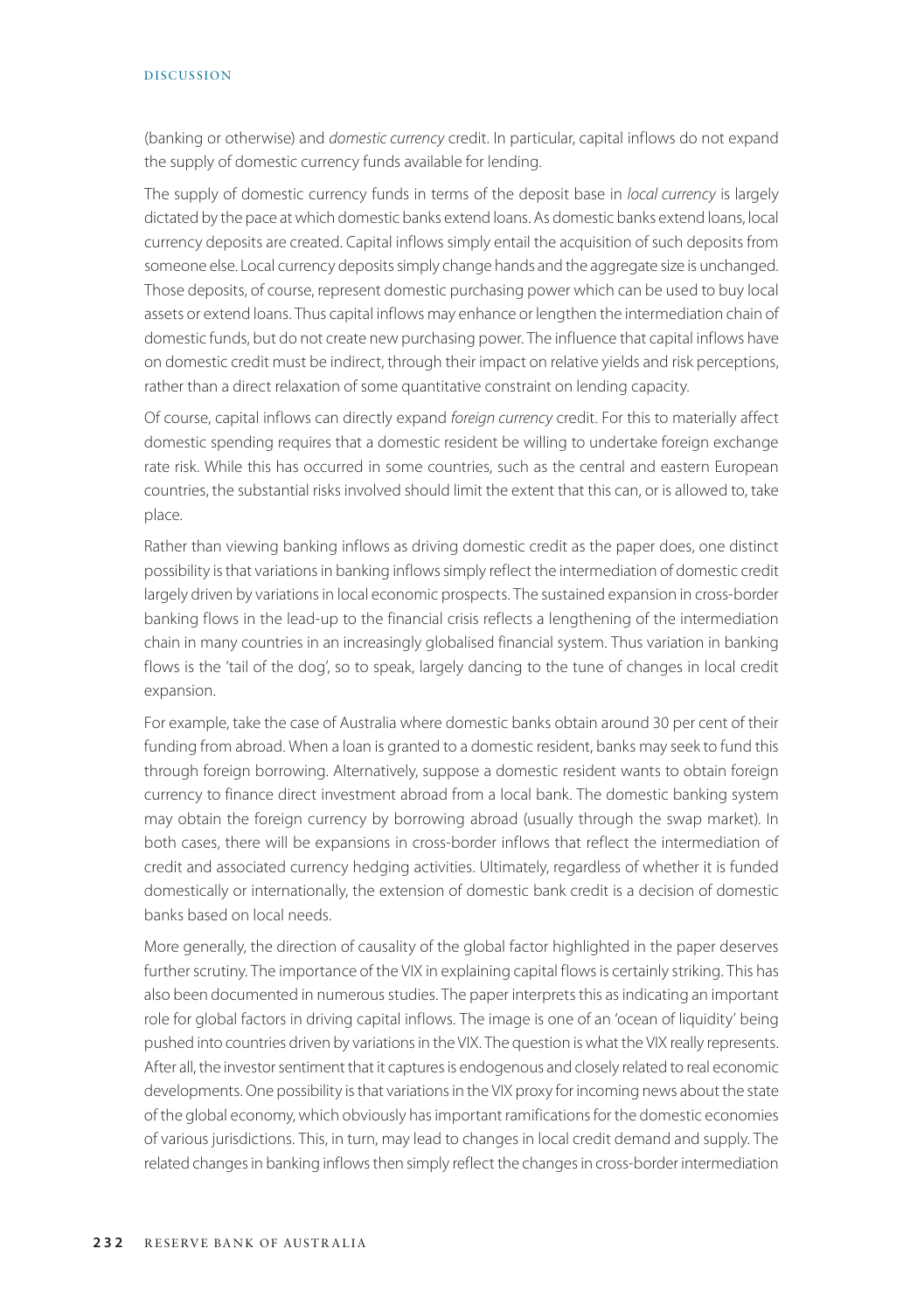associated with this. That is, the ebb and flow of cross-border banking is a reflection of variations in local credit extension rather than being their driver.

Figure 3 shows, for example, that even for countries typically associated with 'funding currencies' in carry-trade activity, there is substantial banking inflow. These largely mirror outflows. An examination of recipient countries also reveals the two-way nature of capital flows that reflect the cross-border intermediation function of banks. As such, it is quite difficult to disentangle the chicken from the egg and get a clear picture of causality.



**Figure 3: Increase in Bank External Positions in Funding Countries**

Note: Summed by sector-country pair for reporting banks Source: BIS locational banking statistics, Table 6A

The key issue at stake here ultimately is how policy should respond. If capital inflows are seen as driving domestic credit, then one might be inclined to argue for some sort of control to be put in place to alleviate perceived negative effects, not least the complications that they pose for monetary policy. On the other hand, if the ebbs and flows of cross-border banking reflect the intermediation of domestic credit that is largely driven by local economic conditions and needs, then it is not clear that they should be seen as something that must be limited. Ultimately, it is difficult to answer such questions without some views about the appropriate funding model of banks. Should they be predominantly deposit based or does wholesale funding offer worthwhile efficiency gains? The paper is largely silent on these issues.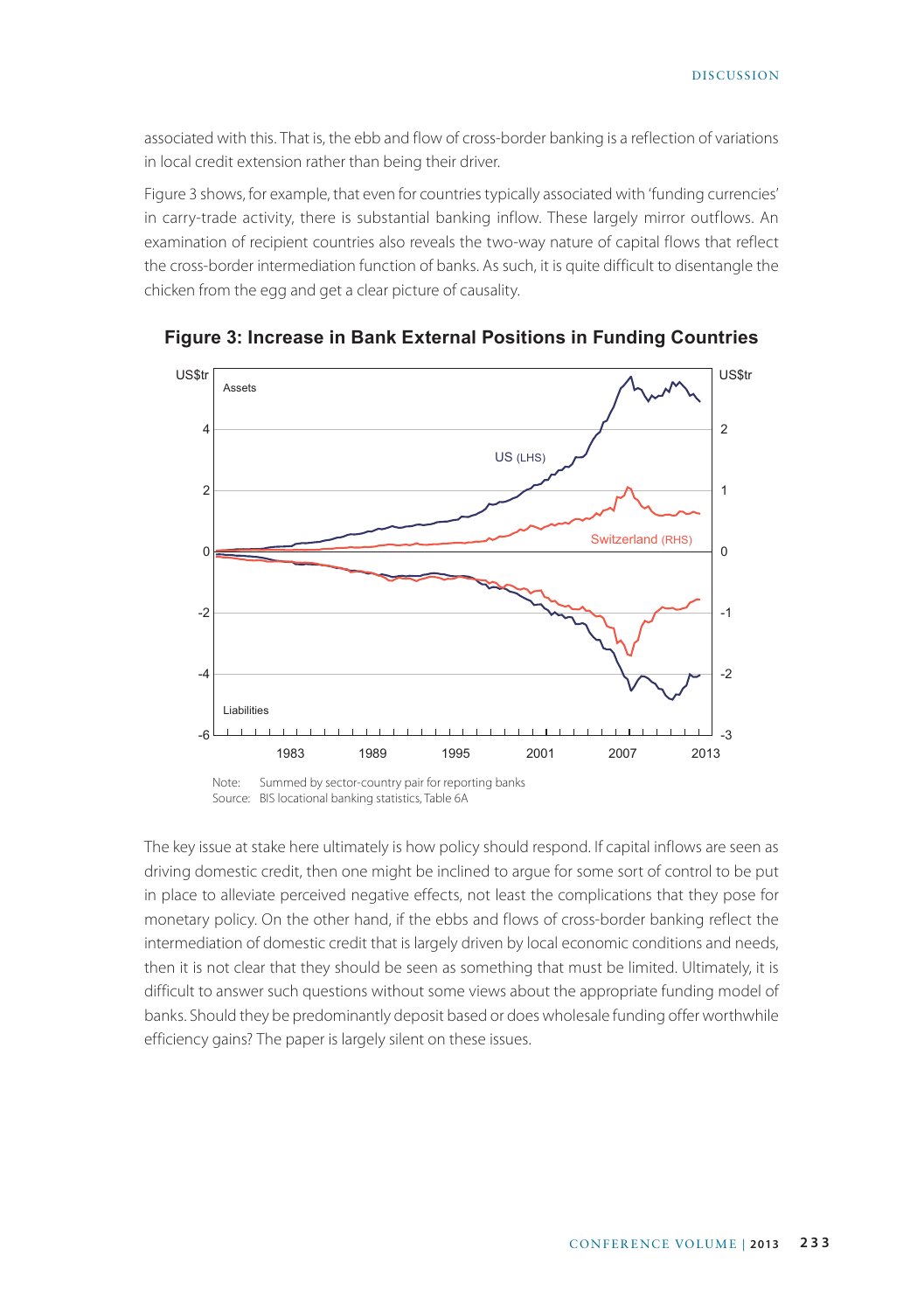# **References**

**Borio C and P Disyatat (2011),** 'Global Imbalances and the Financial Crisis: Link or No Link?', BIS Working Papers No 346.

**Bruno V and HS Shin (2013),** 'Capital Flows, Cross-Border Banking and Global Liquidity', Princeton University, Griswold Center for Economic Policy Studies Working Paper No 237a.

**Galati G, A Heath and P McGuire (2007),** 'Evidence of Carry Trade Activity', *BIS Quarterly Review,* September, pp 27–41.

## **2. General Discussion**

The discussion of the paper presented by Hélène Rey began with several comments about its framing and interpretation. In response to comments by Piti Disyatat in his discussion, Professor Rey confirmed that the VIX was certainly not exogenous. Rather, she stated that other studies that used either a recursive VAR or structural VAR framework found that the effects of the VIX on capital flows and asset prices were attributable to the US federal funds rate. Another participant asked whether other volatility measures might be better explanators of capital flows. Professor Rey responded that she planned to test this, but given the high degree of correlation across different volatility measures, she suspected any candidate measures would be strongly correlated with the VIX and therefore unlikely to provide much further insight.

The precise nature of the carry trade, and its relationship to volatility, was raised by several participants. A number of participants suggested that the pre-2007 carry trade followed a classic interest rate differential motive, for example private Japanese investors taking Australian and New Zealand bond risk and transacting in basis swaps with banks, that had little intuitive relationship with the VIX. This was contrasted against the risk-on/risk-off environment that had characterised financial markets since the start of the financial crisis. In particular, over this period the role of the VIX had been clearer, with a high correlation across many asset prices, including the Australian and New Zealand dollar exchange rates and the S&P 500. It was also suggested that current cross-border financial flows were primarily the result of balance sheet expansion as a side effect of unconventional monetary policy, rather than a response to prices in the form of interest rate differentials. Several participants expressed their surprise that the VIX mattered at all in the pre-financial crisis period, with one questioning why the VIX would matter given that the carry trade prior to 2007 primarily used yen as a funding currency and did not involve the US dollar. Another noted that the relationship between risk and the Australian dollar had been unstable over recent years; notable appreciations and depreciations had both occurred in risk-off periods, suggesting that the motivation for capital flows were broader than the carry trade alone. In response, Professor Rey noted that the term 'carry trade' was meant loosely, both because only a subset of countries in the paper's sample were typical carry trade economies, and because the analysis of the paper was more general than this specific yield-seeking activity. She suggested that the VIX could be relevant, despite transactions not necessarily being denominated in US dollars, because of the importance of the US dollar and the federal funds rate in affecting leverage of